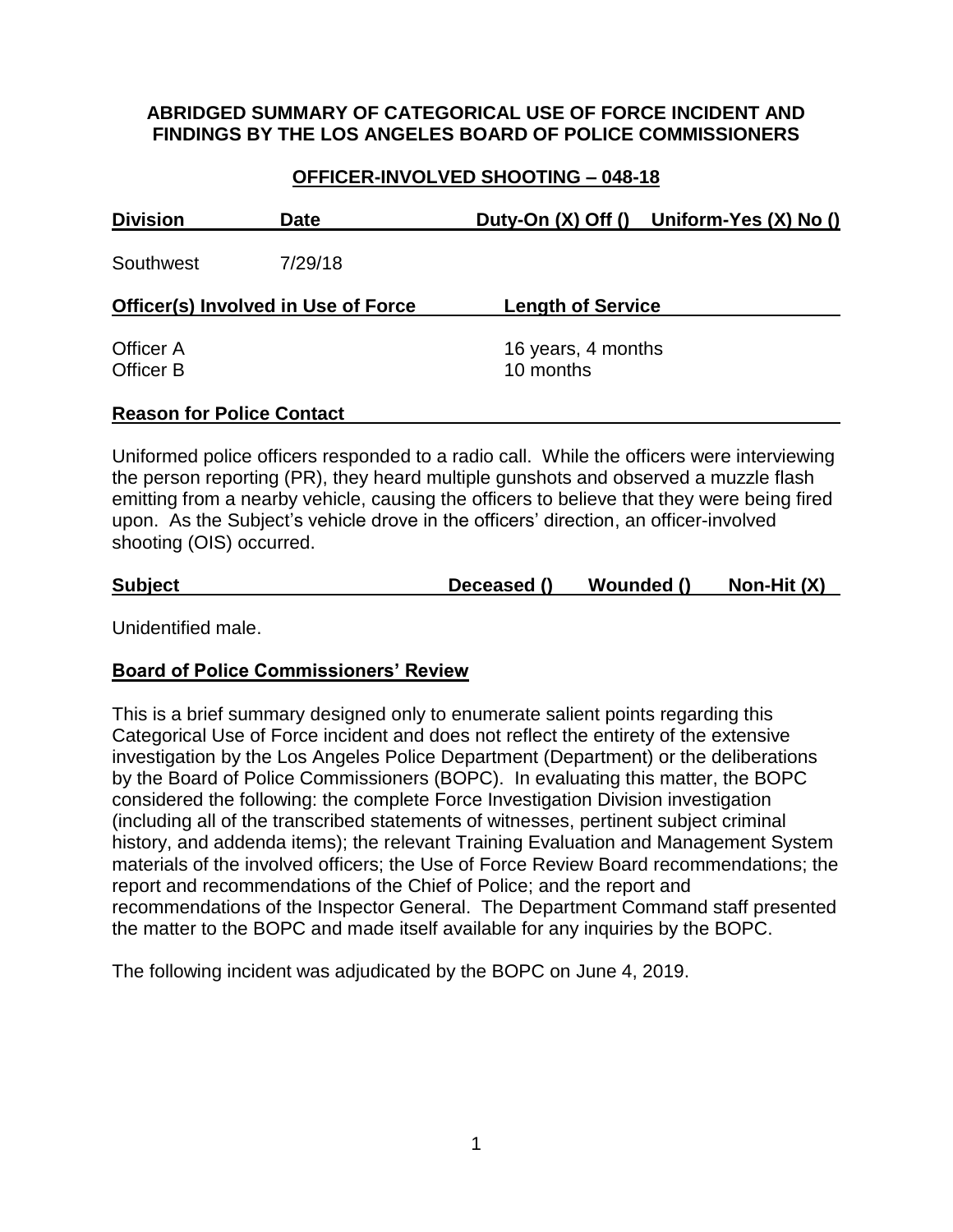#### **Incident Summary**

Uniformed Police Officers A and B were working patrol in a marked police vehicle. The officers responded to a call for service from Witnesses A and B at the corner of an intersection.

Officer A parked the police vehicle in the street with the vehicle's parking lights and ambers activated. The police vehicle was double-parked, partially blocking one lane of the street.

Both officers activated their Body Worn Video (BWV) cameras, exited their patrol car, and contacted the two witnesses in the street next to Witness A's vehicle, adjacent to the police vehicle. Officer B was facing toward and speaking to Witness A, who was facing the opposite direction. Witness A relayed information regarding the investigation to the officers and provided documents regarding the matter.

As the officers were gathering information from Witness A and examining his documents, Officer A's BWV captured a silver sedan, followed by a Sport Utility Vehicle (SUV), driving down the street.

The silver sedan was in the No.1 lane and the SUV was in the No.2 lane. It was later determined that the SUV had two occupants inside of the vehicle; an unidentified male driver (the Subject) and the registered owner of the vehicle, Witness C.

As the SUV approached the intersection, Officer A's BWV captured the sound of four consecutive gunshots, in rapid succession, and four muzzle flashes emitting from the driver's side window of the SUV. The SUV immediately turned in the officers' direction.

Four discharged cartridge casings were subsequently recovered from the street at the intersection.

According to Officers A and B, they heard the gunshots and immediately looked in the direction of the vehicles. Both officers observed muzzle flashes emitting from the driver's side of the SUV and believed that the driver was armed and actively shooting at them and/or Witnesses A and B. Coinciding with the gunshots and muzzle flashes, Officer A observed the Subject pointing a blue-steel handgun out of the driver's window and across the windshield, in the officers' direction, as he negotiated the turn toward the officers.

According to Officers A and B, at that point they feared for their safety and those around them. They believed that they were getting shot at by the Subject. Officer A fired four rounds at the Subject, as he drove toward them. Officer B fired seven rounds.

Officer B did not observe a weapon in the Subject's hand throughout the entire incident; however, he/she did observe muzzle flashes, as previously mentioned.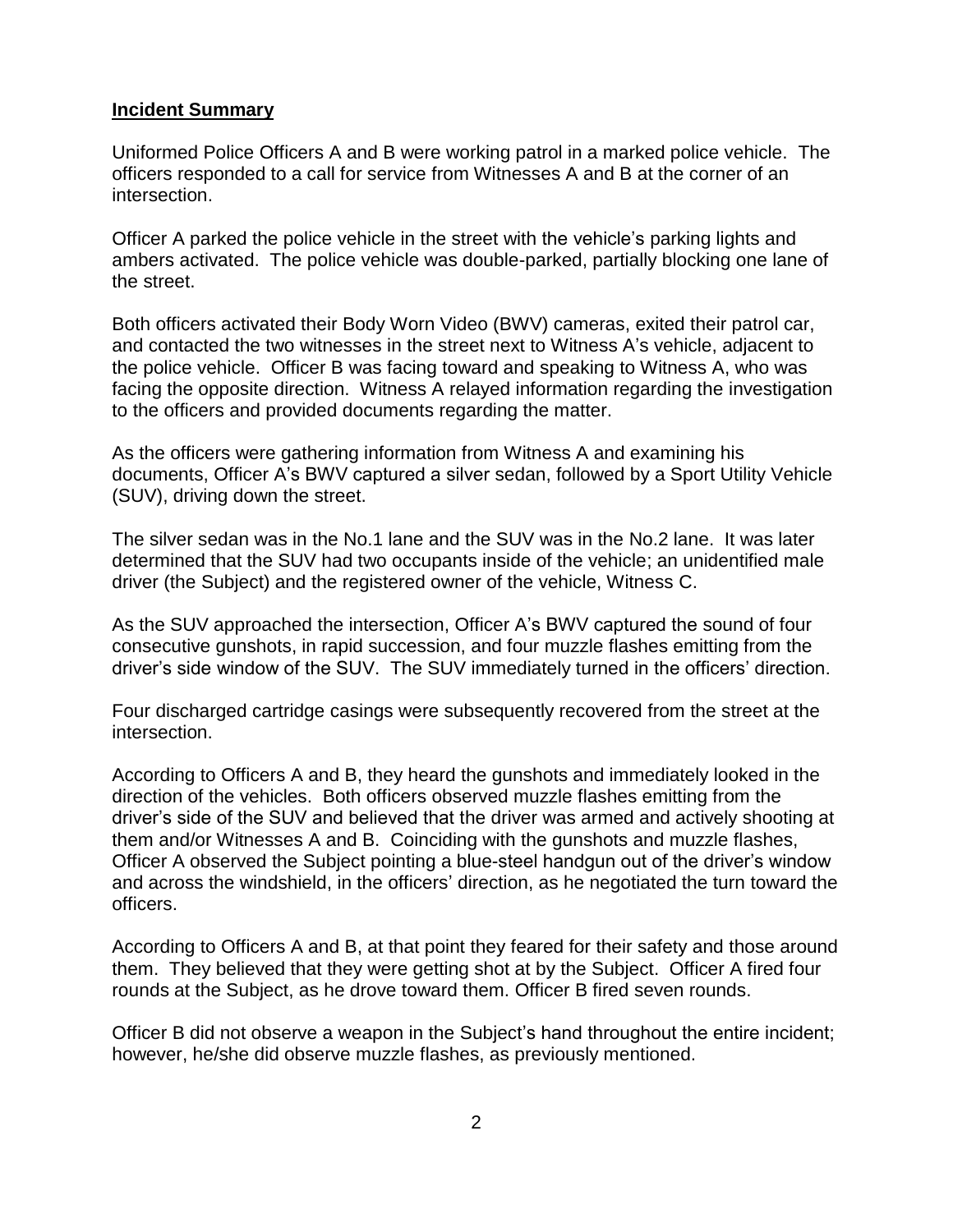According to Officer A, immediately following the OIS, he/she observed smoke or steam emitting from the SUV and believed that it may have been damaged or disabled as a result of the OIS. The officers ran along the street to track the movements of the Subject's vehicle.

Officer A broadcast that shots had been fired at the intersection. Communications Division (CD) broadcast a help call for the officers. The Subject turned down a side street, which was one street away from the intersection. Officer A advised the responding units of the Subject's description and last known direction. Both officers holstered their pistols and ran back toward their vehicle and the witnesses.

Officers A and B were concerned for the safety of Witnesses A and B, and after determining they were uninjured, directed the women to enter their personal vehicle.

Uniformed Police Officers C and D heard the help call and responded to the location. The officers turned on the side street that the Subjects' vehicle had turned down and located the Subject's abandoned vehicle. According to Officer C, smoke was emitting from the Subject's vehicle. The officers noted that there were multiple bullet impacts on the vehicle.

There was no blood or forensic evidence within the vehicle to indicate that the occupants were injured as result of the OIS.

Officer C advised responding units of the Subject vehicle's location and that the vehicle was unoccupied.

Officers A and B assisted with containment and set up a perimeter. Numerous additional personnel responded to the scene and a perimeter was established.

Sergeant A arrived at the scene, followed by Sergeants B and C.

Several minutes after the OIS, Witness C called 911 from his cellular telephone several blocks from where his vehicle had been abandoned. Witness C alleged that he was the victim of a carjacking/kidnapping. Uniformed Police Officers E and F were assigned the radio call and responded to his location.

According to Witness C, moments before the OIS, the Subject ran into the street, stopped in front of his vehicle, and pointed a black handgun in his direction. The Subject ordered him to open the driver's side door and move to the front passenger seat of his vehicle. Witness C complied with his commands, at which time the Subject entered the vehicle and started driving.

According to Witness C, as they approached the intersection (where the OIS occurred) the Subject fired approximately two shots at an unknown person or vehicle through the open driver's side window. As the Subject was shooting, he negotiated an immediate right turn, at which time Witness C observed a police vehicle. Witness C then heard multiple shots being fired and opined that the police officers were shooting at the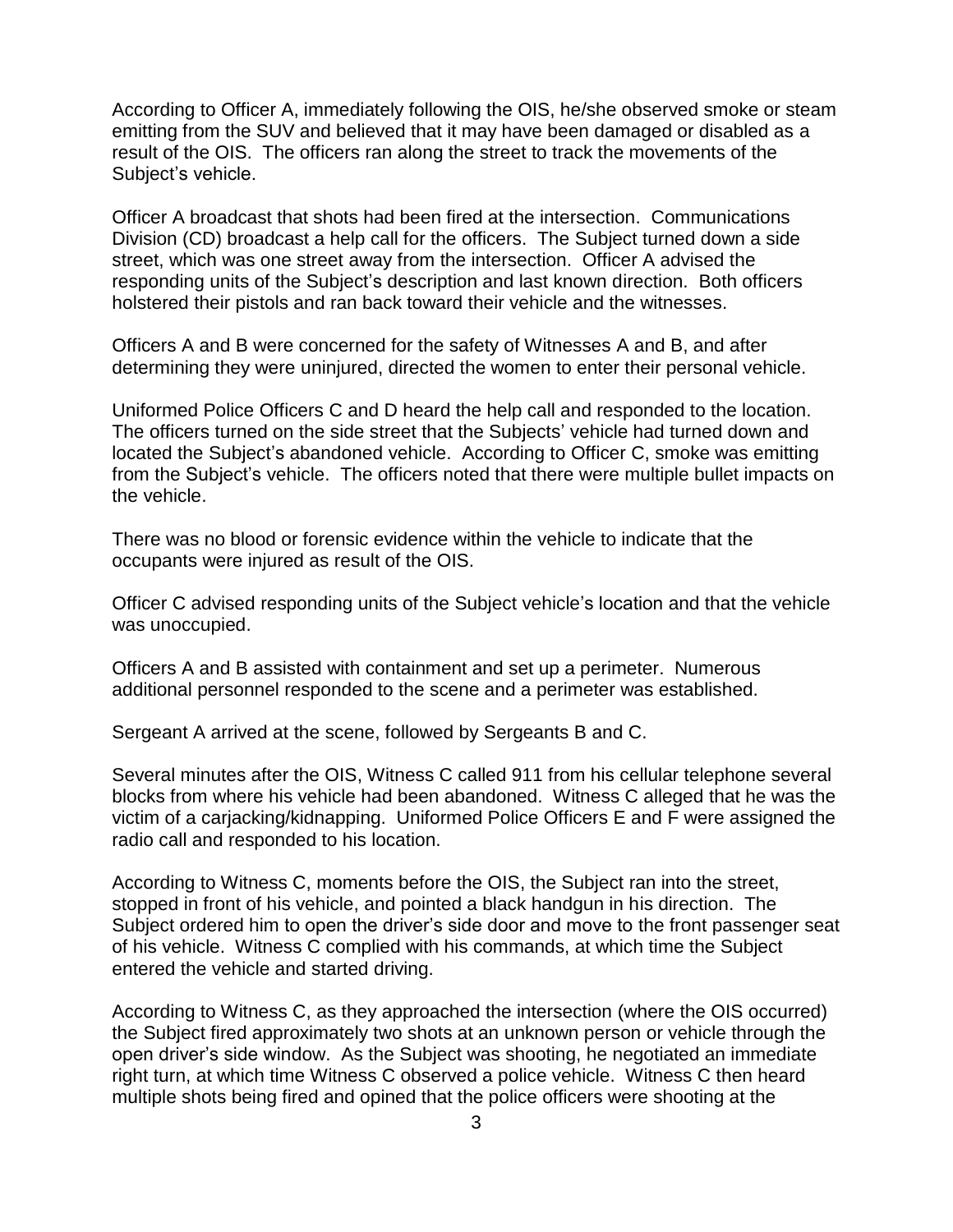Subject. Witness C said he never observed the police officers because he ducked and covered his face as the Subject was shooting.

The Subject then made a left turn and ordered Witness C to exit the vehicle. When the Subject slowed down, Witness C exited the vehicle and ran to the area where he dialed 911 and reported the incident.

Officers A and B returned to the OIS scene and notified Sergeants A and B that they were involved in an OIS. Sergeant C separated the involved officers and requested additional supervisors to assist with Public Safety Statements (PSS) and monitoring responsibilities.

Sergeants D and E arrived at the scene and obtained a PSS from Officers A and B respectively.

Watch Commander Lieutenant A arrived at scene and assumed the role of Incident Commander (IC).

One day after the incident, Force Investigation Division (FID) Detectives were notified by Area personnel that a citizen reported that his vehicle had been impacted by bullets while driving in the intersection where the OIS occurred.

FID Detectives interviewed Witness D, who stated that he was driving through the intersection with Witness E, when he heard multiple gunshots being fired nearby. Upon arriving home, he observed four bullet impacts on the passenger side of the vehicle.

Neither Witnesses D or E observed who fired the rounds at their vehicle and were unaware of any motive or event that may have precipitated the shooting. The ballistic evidence recovered from the vehicle was later determined to be consistent with the casings recovered at the scene linked to the Subject's pistol.

### **Los Angeles Board of Police Commissioners' Findings**

The BOPC reviews each Categorical Use of Force incident based upon the totality of the circumstances, namely all of the facts, evidence, statements and all other pertinent material relating to the particular incident. In every case, the BOPC makes specific findings in three areas: Tactics of the involved officer(s); Drawing/Exhibiting of a firearm by any involved officer(s); and the Use of Force by any involved officer(s). Based on the BOPC's review of the instant case, the BOPC made the following findings:

### **A. Tactics**

The BOPC found Sergeant B's and Officers A and B's tactics to warrant a Tactical Debrief.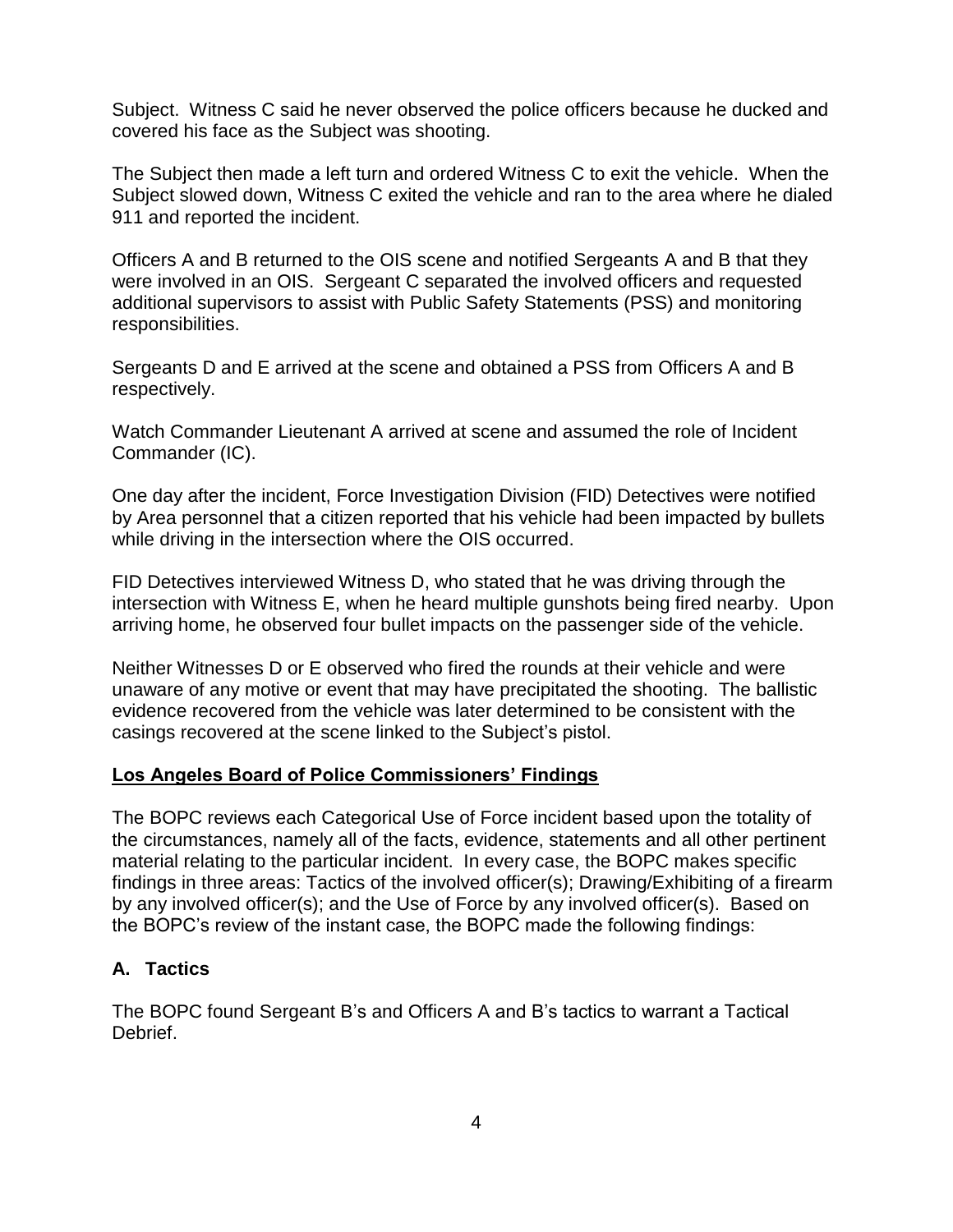# **B. Drawing and Exhibiting**

The BOPC found Officers A and B's drawing and exhibiting of a firearm to be In Policy.

## **C. Lethal Use of Force**

The BOPC found Officers A and B's lethal use of force to be In Policy.

### **Basis for Findings**

In making its decision in this matter, the Commission is mindful that every "use of force by members of law enforcement is a matter of critical concern both to the public and the law enforcement community. It is recognized that some individuals will not comply with the law or submit to control unless compelled to do so by the use of force; therefore, law enforcement officers are sometimes called upon to use force in the performance of their duties. It is also recognized that members of law enforcement derive their authority from the public and therefore must be ever mindful that they are not only the guardians, but also the servants of the public. The Department's guiding value when using force shall be reverence for human life. Officers shall attempt to control an incident by using time, distance, communications, and available resources in an effort to de-escalate the situation, whenever it is safe and reasonable to do so. When warranted, Department personnel may objectively use reasonable force to carry out their duties. Officers who use unreasonable force degrade the confidence of the community we serve, expose the Department and fellow officers to legal and physical hazards, and violate the rights of individuals upon whom unreasonable force is used. Conversely, officers who fail to use force when warranted may endanger themselves, the community and fellow officers." (Use of Force Policy, Los Angeles Police Department Manual.)

The Commission is cognizant of the legal framework that exists in evaluating use of force cases, including the United States Supreme Court decision in Graham v. Connor, 490 U.S. 386 (1989), that:

"The reasonableness of a particular use of force must be judged from the perspective of a reasonable officer on the scene, rather than with the 20/20 vision of hindsight. The calculus of reasonableness must embody allowance for the fact that police officers are often forced to make split-second judgments – in circumstances that are tense, uncertain and rapidly evolving – about the amount of force that is necessary in a particular situation."

The Commission is further mindful that it must evaluate the actions in this case in accordance with existing Department policies. Relevant to our review are Department policies that relate to the use of force:

Law enforcement officers are authorized to use deadly force to:

• Protect themselves or others from what is reasonably believed to be an imminent threat of death or serious bodily injury; or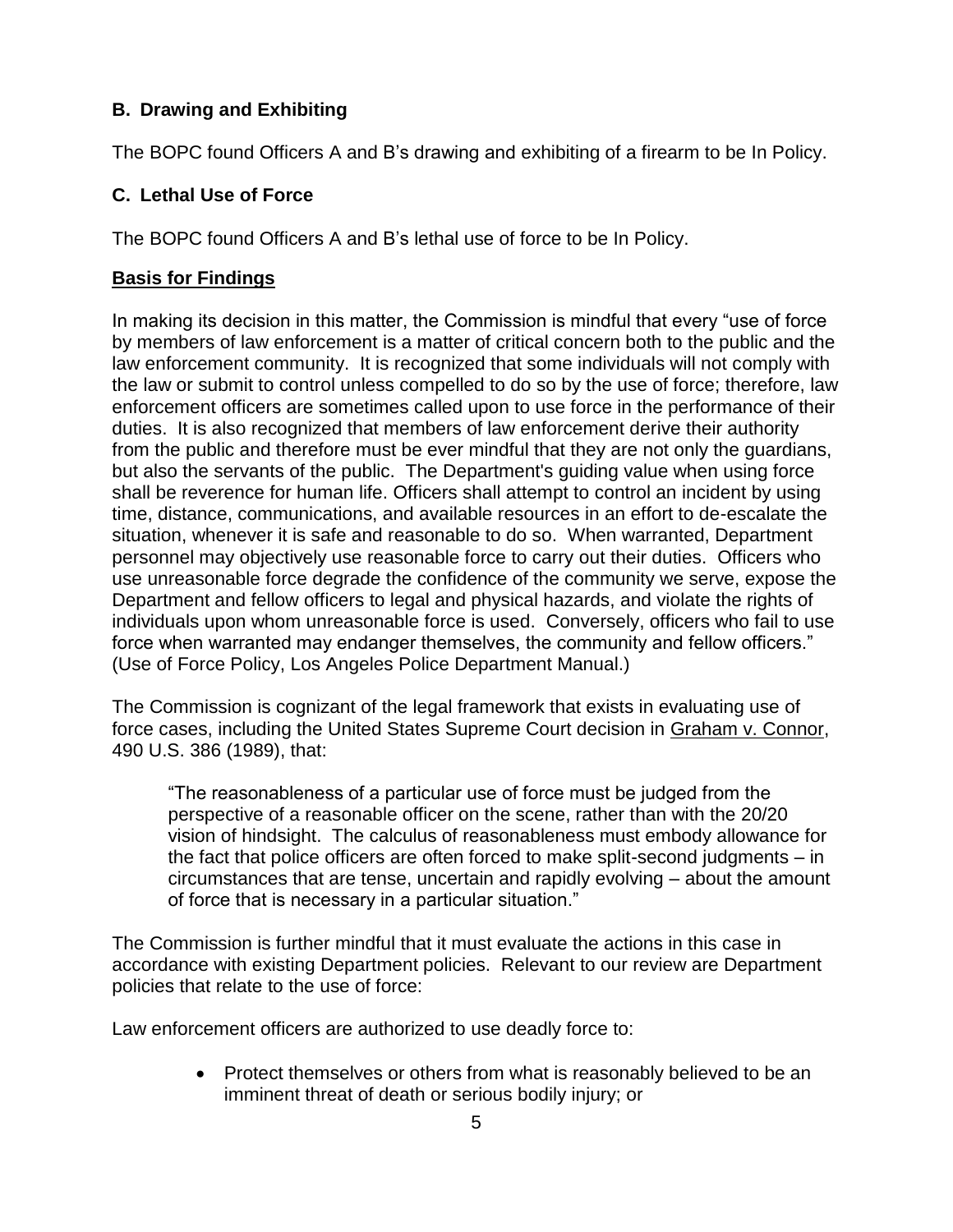- Prevent a crime where the subject's actions place person(s) in imminent jeopardy of death or serious bodily injury; or
- Prevent the escape of a violent fleeing felon when there is probable cause to believe the escape will pose a significant threat of death or serious bodily injury to the officer or others if apprehension is delayed. In this circumstance, officers shall to the extent practical, avoid using deadly force that might subject innocent bystanders or hostages to possible death or injury.

The reasonableness of an Officer's use of deadly force includes consideration of the officer's tactical conduct and decisions leading up to the use of deadly force. (Use of Force Policy, Los Angeles Police Department Manual.)

An officer's decision to draw or exhibit a firearm should be based on the tactical situation and the officer's reasonable belief that there is a substantial risk that the situation may escalate to the point where deadly force may be justified. (Los Angeles Police Department Manual.)

Tactical de-escalation involves the use of techniques to reduce the intensity of an encounter with a Subject and enable an officer to have additional options to gain voluntary compliance or mitigate the need to use a higher level of force while maintaining control of the situation. Tactical de-escalation does not require that an officer compromise his or her safety or increase the risk of physical harm to the public. De-escalation techniques should only be used when it is safe and prudent to do so. (Tactical De-Escalation Techniques, October 2016.)

# **A. Tactics**

• In evaluating this incident, the BOPC noted the following tactical considerations:

### **1. Situational Awareness**

The investigation revealed that Officers A and B met with Witnesses A and B in the roadway and initiated their investigation in front of their police vehicle, during hours of darkness. Although the officers had double parked their police vehicle to block approaching traffic, and the vehicles' parking lights and flashing rear amber lights were illuminated, Officers A and B were reminded of the dangers posed by conducting activities on the roadway, especially during the hours of darkness. In this case, the BOPC would have preferred that the officers had conducted their investigation on the sidewalk and not in the roadway.

# **2. Utilization of Cover**

The investigation revealed that following the OIS, Officers A and B briefly tracked the Subject vehicle, while running in the roadway, without the benefit of cover. Although Officers A and B were attempting to maintain visual contact with the Subject vehicle while broadcasting its direction of travel, the officers were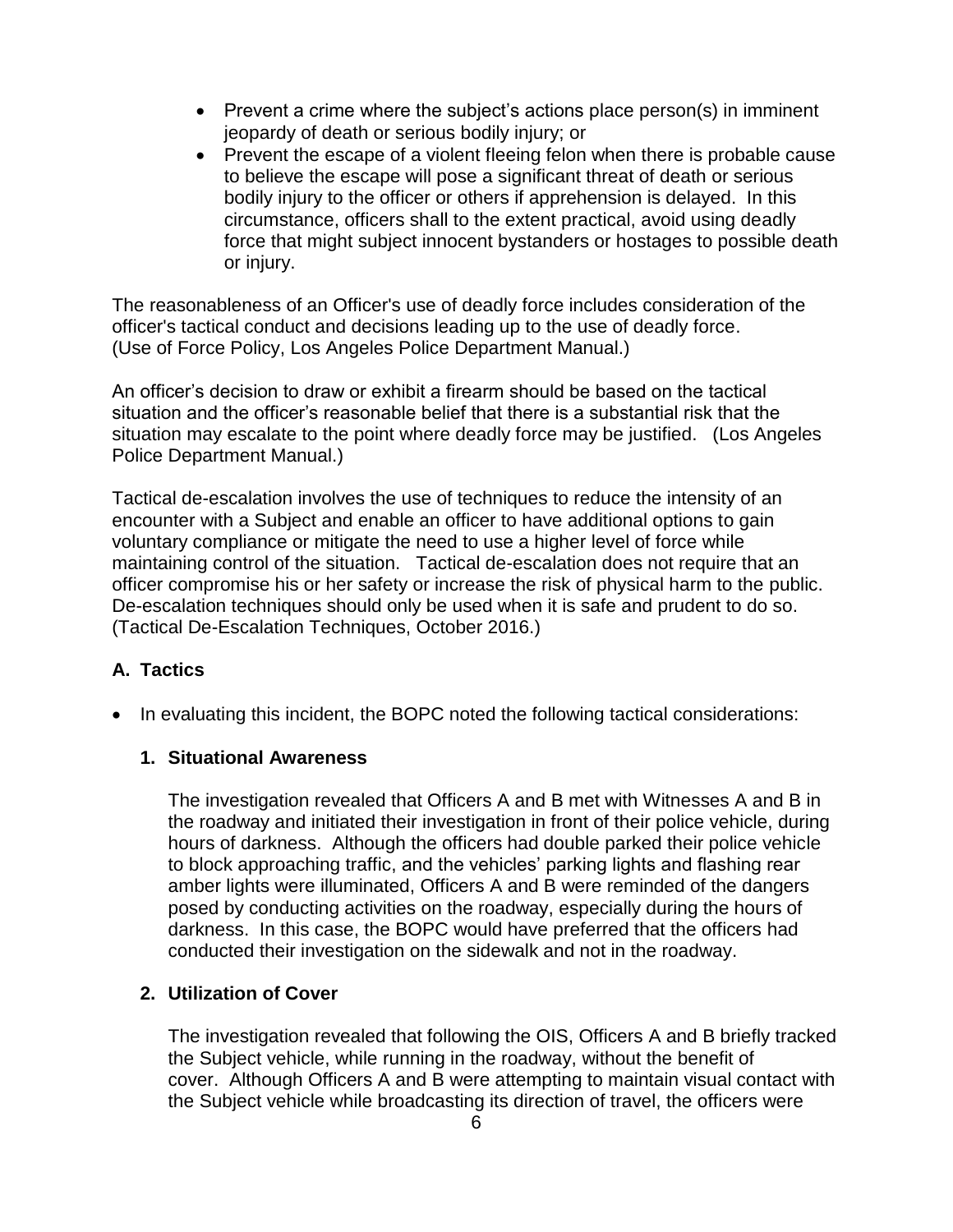reminded of the importance of utilizing cover when involved in a tactical situation involving a potentially armed Subject.

### **3. Command and Control**

Sergeant B responded to the scene. Shortly thereafter, Officers A and B advised Sergeant B that they were involved in an OIS. Although Sergeant B requested additional supervisors to the scene to assist with the separation and monitoring of the involved officers, he/she did not order the involved officers not to discuss the incident and did not ensure that they were separated and monitored. As a result, the involved officers were left unattended for approximately six minutes.

A review of Officers A and B's BWV revealed that during the six-minute time period, Officers A and B were in the vicinity of Sergeant B attempting to locate items of evidence in the roadway and assist with setting up the perimeter. The BWV reflects that Officers A and B did not discuss the incident during this time period.

The BOPC noted that upon arrival, Sergeant B was faced with an ongoing tactical incident involving a perimeter, an outstanding Subject, and an active crime scene. Sergeant B, who had been a field supervisor for approximately one month at the time of this incident, began to monitor the radio and assess the scene in an effort to gain situational awareness of the incident.

During this time, Sergeant A assisted with setting up perimeter containment, securing the scene and requesting additional resources. Sergeant C established a Command Post. Lieutenant A assumed the role of IC. Sergeant D obtained a Public Safety Statement (PSS) from Officer B, and Sergeant E obtained a PSS from Officer A.

• The evaluation of tactics requires that consideration be given to the fact that officers are forced to make split-second decisions under very stressful and dynamic circumstances. Tactics are conceptual and intended to be flexible and incidentspecific, which requires that each incident be looked at objectively and the tactics be evaluated based on the totality of the circumstances.

Each tactical incident also merits a comprehensive debriefing. In this case, there were identified areas where improvement could be made. A Tactical Debrief is the appropriate forum for the involved personnel to discuss individual actions that took place during this incident.

The BOPC found Sergeant B and Officers A and B's tactics to warrant a Tactical Debrief.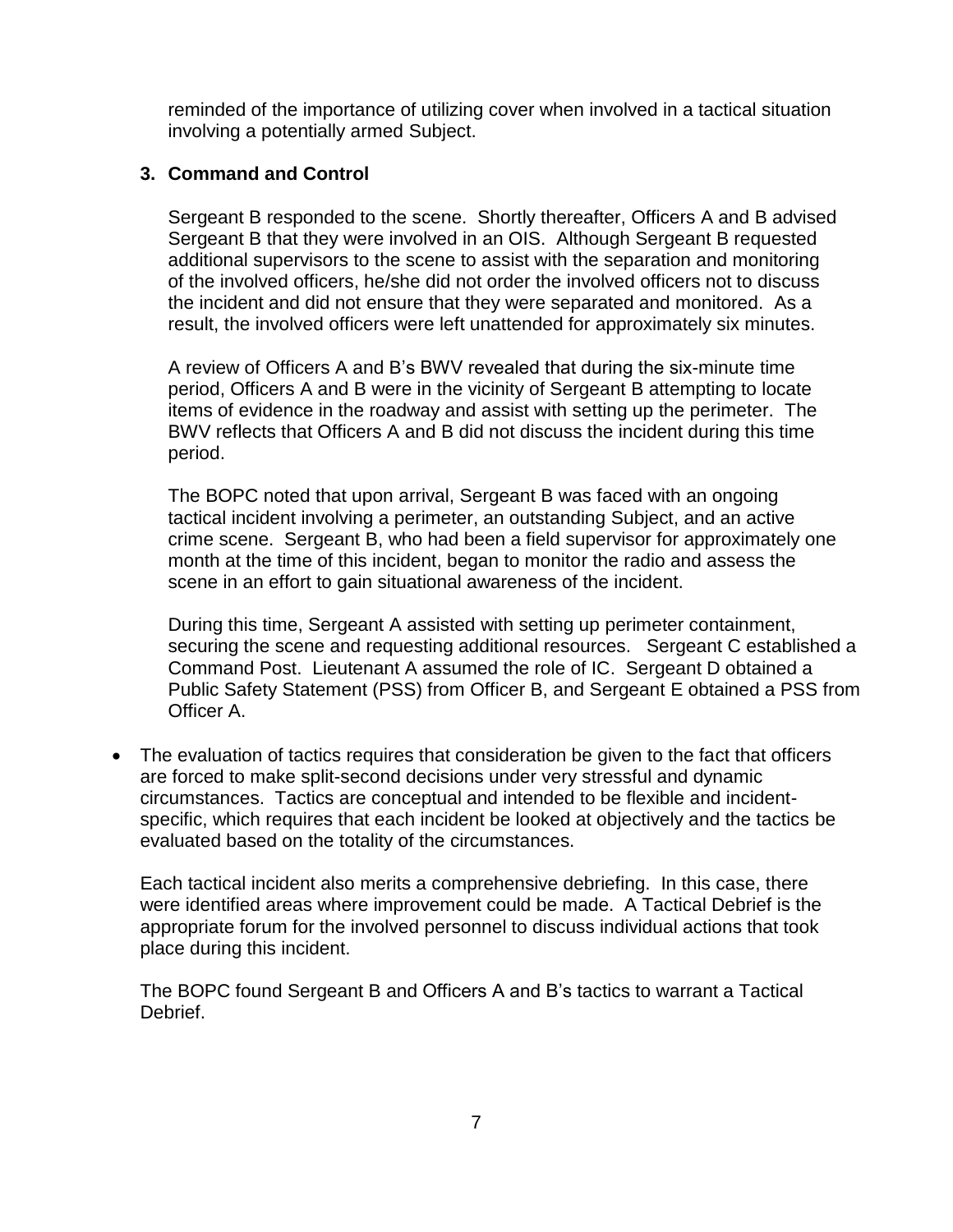## **B. Drawing and Exhibiting**

• According to Officer A, as the SUV approached the crosswalk of the intersection and began to negotiate a right turn, Officer A heard gunshots. He/she simultaneously observed several muzzle flashes coming from outside the driver's front window and observed the driver of the SUV with his left hand extended out of the driver side window, reaching over in front of the windshield, and pointing a blue steel semiautomatic handgun across the windshield in the officers' direction. Officer A dropped the documents, sidestepped to his/her left, crossing behind Officer B, and drew his/her service pistol.

A review of Officer A's BWV captured the sound of four gunshots and four muzzle flashes emitting from the area of the driver's side window of the SUV.

According to Officer B, as he/she was talking with Witness A, he/she heard a gunshot. Officer B turned around and observed a SUV, with tinted windows, traveling in the number one lane. Officer B then heard two or three more gunshots and observed one muzzle flash coming from the driver's side of the SUV. Believing that the gunshots were directed towards the officers or Witnesses A and B, Officer B drew his/her service pistol. A review of Officer B's BWV captured the sound of four gunshots, but it did not capture any muzzle flash due to his position in the roadway.

Based on the totality of the circumstances, the BOPC determined, that an officer with similar training and experience as Officers A and B, while faced with similar circumstances, would reasonably believe that there was a substantial risk the situation may escalate to the point where deadly force may be justified.

Therefore, the BOPC found Officers A and B's drawing and exhibiting of a firearm to be in policy.

### **C. Lethal Use of Force**

• **Officer A –** (pistol, four rounds)

According to Officer A, he/she believed the driver of the SUV was actively shooting at them and, at that split-second moment, believed he/she had no chance of getting to cover. At that point, Officer A believed the officers or Witnesses A and B were going to get shot. In fear that the driver was trying to kill them, Officer A came up on target and fired four rounds from his/her service pistol at the driver to stop the threat.

• **Officer B** – (pistol, seven rounds)

According to Officer B, he/she observed a person in the driver's seat of the SUV but could only see a hand on the steering wheel. Although he/she did not see a weapon, Officer B believed the driver of the SUV was shooting at the officers. Additionally, at the speed the SUV was traveling in the officers' direction, Officer B believed he/she did not have enough time to move to cover. In fear for the